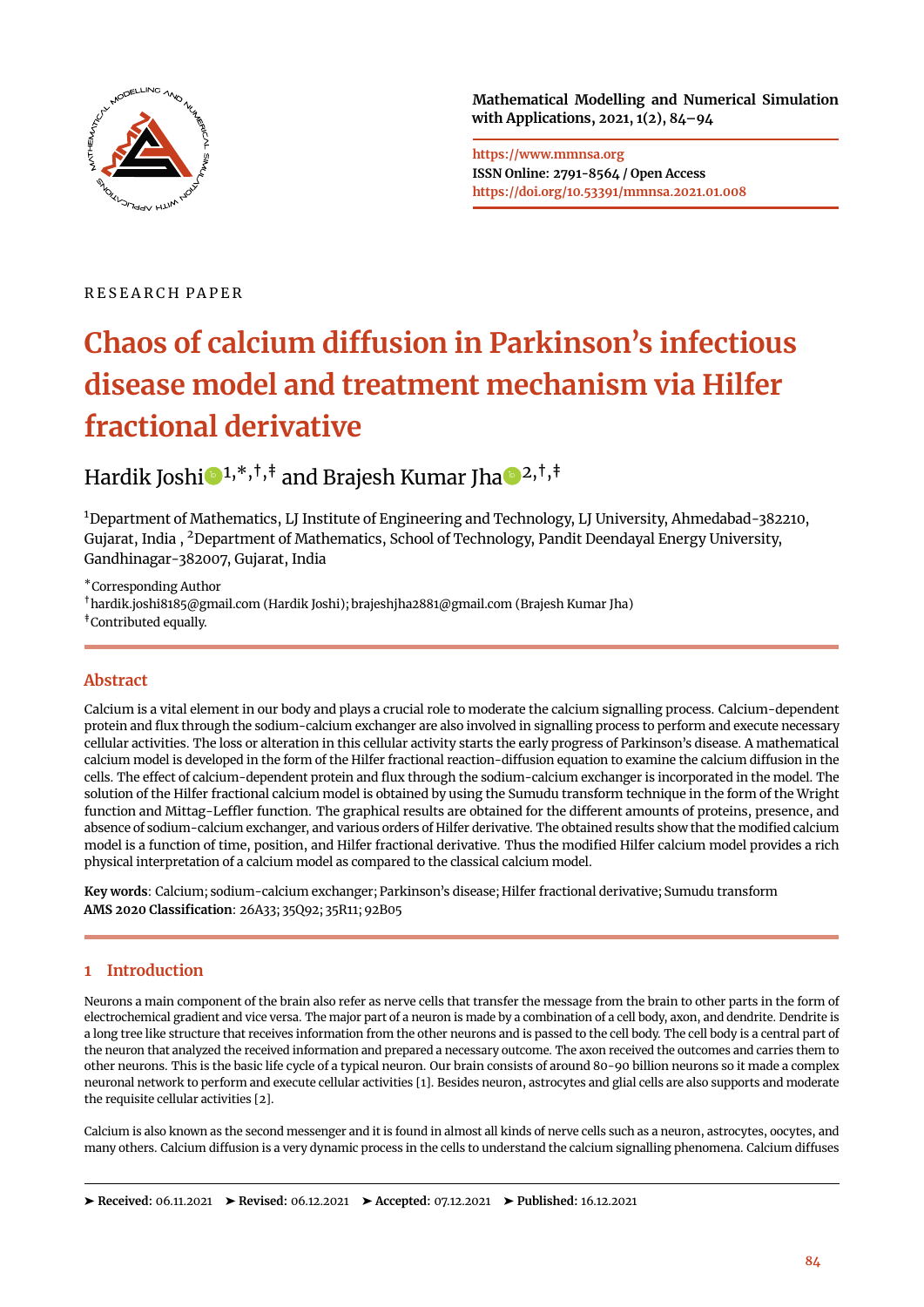into the cell and reacts with protein, channels, pumps, and many other cellular entities. Due to the complexity, we have incorporated the flux through a sodium calcium exchanger in the presence of protein only. They diffused and produce the calcium depending protein as per a requirement of the calcium signalling process. The cytosol feels like a full of free calcium then the calcium buffering phenomena convert the level of free calcium into calcium dependent protein. That generated protein is utilized for fertilization, cell differentiation, synaptogenesis, and so on [\[3,](#page-9-0) [4\]](#page-9-1). The sodium calcium exchanger is also one of the major sources to transform free calcium from the cytosol to cells. They exchange three sodium ions against one calcium ion. That is three sodium ions enter into the cytosol and one calcium ion exists from the cytosol. In the present study, we have considered the sodium calcium exchanger with an exchange ratio of 3Na<sup>+</sup> : 1Ca<sup>++</sup> [\[5,](#page-9-2) [6,](#page-9-3) [7\]](#page-9-4). The alteration in the process to manage free calcium in the cells for long periods may result in various neurological diseases namely Parkinson's, Alzheimer's, Amyotrophic lateral sclerosis, etc [\[8,](#page-9-5) [9\]](#page-9-6). Parkinson's disease (PD) is a disorder of the nervous system strongly associated with the dysfunction or alteration of calcium signalling. There is numerous factor associated with it such as environmental effect, age, gene mutation, misfolded protein sequence, calcium homeostasis, etc [\[10,](#page-9-7) [11,](#page-9-8) [12\]](#page-9-9).

Panday and Pardasani have employed the finite element method to study the role of sodium calcium exchanger on calcium diffusion in oocytes cells [\[5\]](#page-9-2). Tewari and Pardasani have employed Gear's method to study the role of sodium calcium exchanger, calcium channel, plasma membrane, sodium pump and buffer on calcium diffusion in neuron cells [\[6\]](#page-9-3). Jha et al. have employed the finite element method to study the role of sodium calcium exchanger by considering a point source and line source of calcium flux on calcium diffusion in neuron cells [\[7\]](#page-9-4). Also, there have been several experimental attempts that were performed in the past to identify the role and physiological impact of sodium calcium exchangers on various cells [\[13,](#page-9-10) [14,](#page-9-11) [15,](#page-9-12) [16\]](#page-9-13). Beside this a researches has explored the role of parameters of calcium toolkits on astrocytes [\[17,](#page-9-14) [18,](#page-9-15) [19,](#page-9-16) [20,](#page-9-17) [21,](#page-9-18) [22\]](#page-9-19), neuron [\[23,](#page-9-20) [24,](#page-9-21) [25,](#page-9-22) [26,](#page-9-23) [27,](#page-9-24) [28,](#page-9-25) [29,](#page-9-26) [30\]](#page-9-27), oocytes [\[31,](#page-9-28) [32\]](#page-9-29), myocytes [\[33,](#page-9-30) [34,](#page-9-31) [35\]](#page-9-32), hepatocytes [\[36\]](#page-9-33), and *T* lymphocytes cells [\[37,](#page-9-34) [38\]](#page-9-35). Thus a very little amount of work has attempted to study parameters of calcium toolkits by using the fractional calculus approach. Also, the literature suggests that none of the researchers and scientists has studied the effect of sodium calcium exchanger and protein on calcium diffusion and related to Parkinson's disease. Therefore, in this paper, we have studied the role of sodium calcium exchanger and calcium dependent protein on calcium diffusion by using the fractional calculus approach.

The fractional calculus is a generalization of the integer-order calculus and it provides more accurate results as compared to classical calculus. Hence, it is widely used in mathematical modelling of science and engineering, medical, and almost all area of education [\[39,](#page-10-1) [40,](#page-10-2) [41,](#page-10-3) [42,](#page-10-4) [43,](#page-10-5) [44,](#page-10-6) [45,](#page-10-7) [46,](#page-10-8) [47,](#page-10-9) [48,](#page-10-10) [49,](#page-10-11) [50,](#page-10-12) [51,](#page-10-13) [52,](#page-10-14) [53,](#page-10-15) [54,](#page-10-16) [55,](#page-10-17) [56,](#page-10-18) [57,](#page-10-19) [58,](#page-10-20) [59,](#page-10-21) [60\]](#page-10-22). Nowadays, numbers of the fractional derivative are available to deal with real-world problems such as Caputo derivative, Caputo-Fabrizio derivative, Atangana-Baleneu derivative, Hilfer derivative, Weyl derivative, Conformable derivative and many more. We have used the Hilfer fractional derivative in this study because it is a generalization of the Caputo and Riemann-Liouville derivatives [\[61\]](#page-10-23). Also, there are a number of effective methods such as differential transform method, double Laplace transform, Fourier transform method, Sumudu transform method, iterative method, Adomian decomposition method, homotopy transform method, and many more. We have used the Sumudu transform method in this study because it is best to our problems and it provides a closed form solution of the calcium model in terms of Wright function and Mittag-Leffler function.

The structure of this study is as follows. In Section [2,](#page-1-0) we provide some basic definitions that are used in this study. In Section [3,](#page-2-0) we develop a mathematical formulation of the calcium model then, we modify the model in the sense of the Hilfer fractional calcium model. The results are obtained in Section [4](#page-5-0) for different amounts of calcium protein and sodium calcium exchanger. In the last Section [5,](#page-8-2) some conclusions are derived from the proposed results.

## <span id="page-1-0"></span>**2 Mathematical preliminaries**

The mathematical model developed in the present study is solved by using the Hilfer fractional derivative and Sumudu transform technique. The basic definitions of the Hilfer derivative and Sumudu transform are provided here that can be used to solve the model [\[61,](#page-10-23) [62,](#page-10-24) [63,](#page-10-25) [64\]](#page-10-26).

**Definition 1** *The Riemann-Liouville fractional order integral for a function y*(*t*) *is defined as*

$$
I_d^u(y(t)) = \frac{1}{\Gamma(u)} \int_a^t (t - \xi)^{u-1} y(\xi) d\xi,
$$
\n(1)

*where*  $t > a$ *, and*  $R(u) > 0$ *.* 

**Definition 2** *The Riemann-Liouville fractional order derivative for a function y*(*t*) *of order u is defined as*

$$
{}_{a}^{RL}D_{t}^{u}(y(t)) = \left(\frac{d}{dt}\right)^{n}(I_{a}^{n-u}y(t)),\tag{2}
$$

*where R*(*u*) > 0.

**Definition 3** *The Caputo fractional order derivative for a function y*(*t*) *of order u is defined as*

$$
{}_{a}^{C}D_{t}^{u}(y(t)) = \begin{cases} \frac{1}{\Gamma(m-u)} \int_{a}^{t} \frac{y^{m}(\xi)}{(t-\xi)^{u+1-m}} d\xi, & m-1 < u \leq m, \\ \frac{d^{m}}{dt^{m}} y(t), & u = m, \end{cases}
$$
\n(3)

*where*  $R(u) > 0$  *and*  $m \in N$ .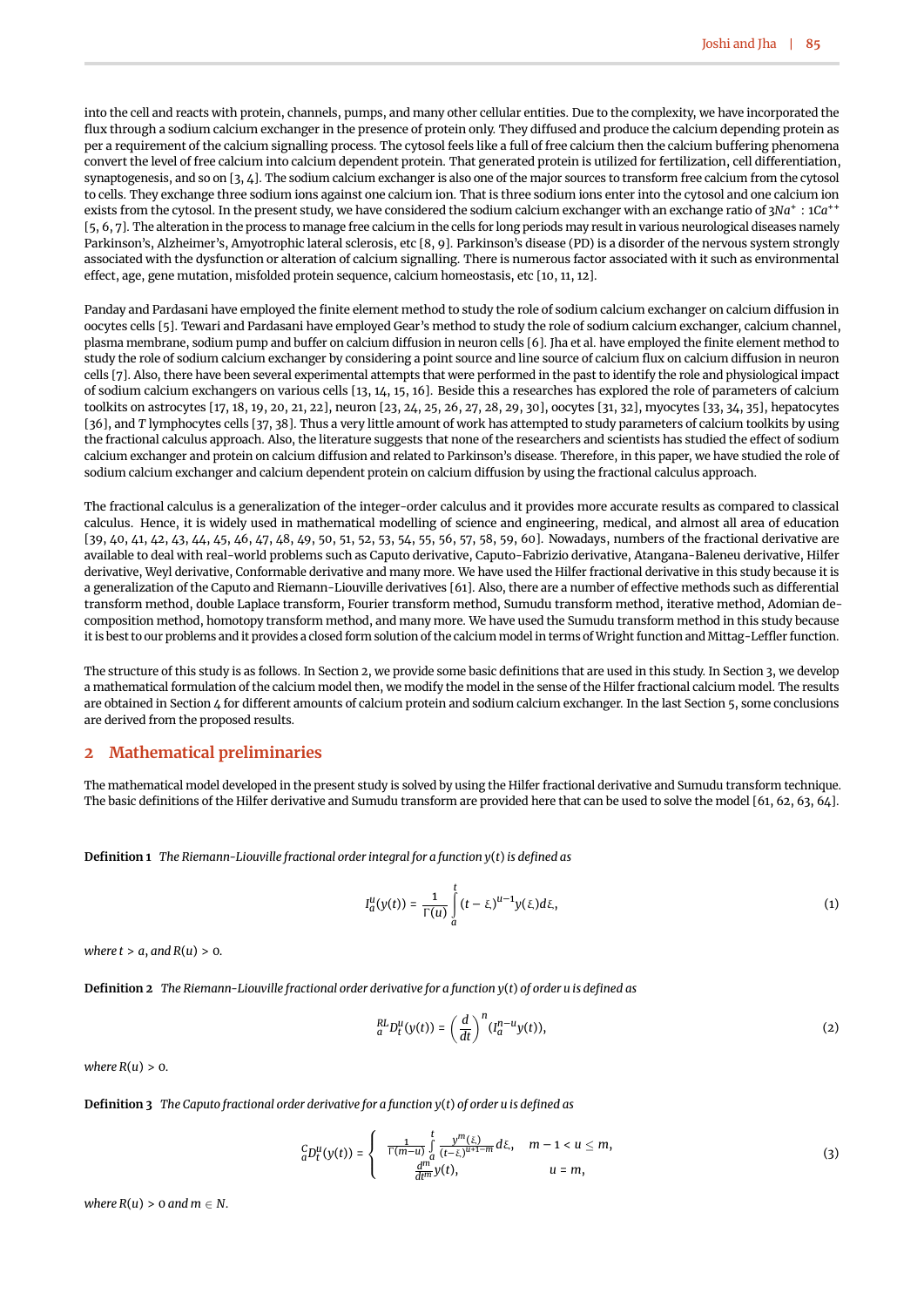**Definition 4** *The Hilfer fractional derivative for a function y*(*t*) *is defined as*

<span id="page-2-1"></span>
$$
\frac{H}{a}D_t^{u,v}(y(t)) = I_t^{v(1-u)}\frac{\partial}{\partial t}(I_t^{(1-v)(1-u)}y(t)), 0 < u < 1, 0 \le v \le 1.
$$
\n(4)

**Remark 1** *The Hilfer fractional derivative is a generalization of the Riemann-Liouville and Caputo fractional definition. The Riemann-Liouville and Caputo fractional definitions are recovered by setting v* = 0 *and v* = 1 *respectively in equation [\(4\)](#page-2-1).*

**Definition 5** *Let consider a set A over the function y*(*t*) *as*

$$
A = \{y(t) : \exists M, \tau_1, \tau_2 > 0, |y(t)| < Me^{t/\tau_j}, t \in (-1)^j \times [0, \infty)\},\tag{5}
$$

*then the Sumudu transform of function y*(*t*) *over the set A is defined as*

$$
S\{y(t)\} = Y(p) = \int_{0}^{\infty} \frac{1}{p} e^{-\frac{t}{p}} y(t) dt, p \in (-\tau_1, \tau_2).
$$
 (6)

**Definition 6** *The inverse Sumudu transform of function Y*(*p*) *is defined as follows*

$$
S^{-1}{Y(p)} = y(t) = \frac{1}{2\pi i} \int_{\gamma - i\infty}^{\gamma + i\infty} e^{\frac{t}{p}} Y(p) dp,
$$
 (7)

*where*  $\gamma \in R$  *is a fixed number.* 

## <span id="page-2-0"></span>**3 Mathematical formulation of the calcium model**

The calcium in the cytosol is diffuse with protein and produces a different chemical species that modulate the cellular process and is represented by the chemical equation as

$$
Ca^{2+} + B_i \underset{k \to}{\overset{k^+}{\mapsto}} CaB_i,\tag{8}
$$

where  $Ca^{2+}$  represents calcium ion,  $B_i$  represents the proteins calbindin- $D_{28k}$ , and  $CaB_i$  represents the produced calcium dependent protein.

The calcium flow in the cell at any position and time is determined by the following partial differential equation [\[23,](#page-9-20) [31,](#page-9-28) [32,](#page-9-29) [33\]](#page-9-30)

$$
\frac{\partial}{\partial t} [Ca^{2+}] = D_{Ca} \frac{\partial^2}{\partial x^2} [Ca^{2+}] + \sum_i R_i + f. \tag{9}
$$

The rate of change of calcium is denoted by the first order derivative with time, the diffusion of calcium is denoted by the Laplacian operator,  $D_{Ca}$  is the diffusion coefficient, *f* denoted the calcium source from cellular entities, whereas the summation corresponds to multiple proteins and reaction term is a combination of chemical reactant and it is described as

$$
R_i = -k^+[B_i][Ca^{2+}] + k^-[CaB_i].
$$
\n(10)

The similar chemical reaction for the proteins and calcium dependent protein follows the Fickian diffusion mechanism and is defined as [\[65,](#page-10-27) [66\]](#page-10-28)

<span id="page-2-2"></span>
$$
\frac{\partial}{\partial t}[B_i] = D_B \cdot \frac{\partial^2}{\partial x^2}[B_i] + R_i,\tag{11}
$$

$$
\frac{\partial}{\partial t} [CaB_i] = D_{CaB_i} \cdot \frac{\partial^2}{\partial x^2} [CaB_i] - R_i,
$$
\n(12)

where  $D_B$  and  $D_{\mathit{CaB}_i}$  represent a diffusion coefficient of proteins and calcium dependent protein, respectively.

Thus to identify the calcium flow in the cell at any moment it is necessary to solve the given system of partial differential equation

$$
\frac{\partial}{\partial t} [Ca^{2+}] = D_{Ca} \frac{\partial^2}{\partial x^2} [Ca^{2+}] + \sum_i R_i + f,
$$
\n
$$
\frac{\partial}{\partial t} [B_i] = D_B \cdot \frac{\partial^2}{\partial x^2} [B_i] + R_i,
$$
\n
$$
\frac{\partial}{\partial t} [CaB_i] = D_{CaB_i} \cdot \frac{\partial^2}{\partial x^2} [CaB_i] - R_i.
$$
\n(13)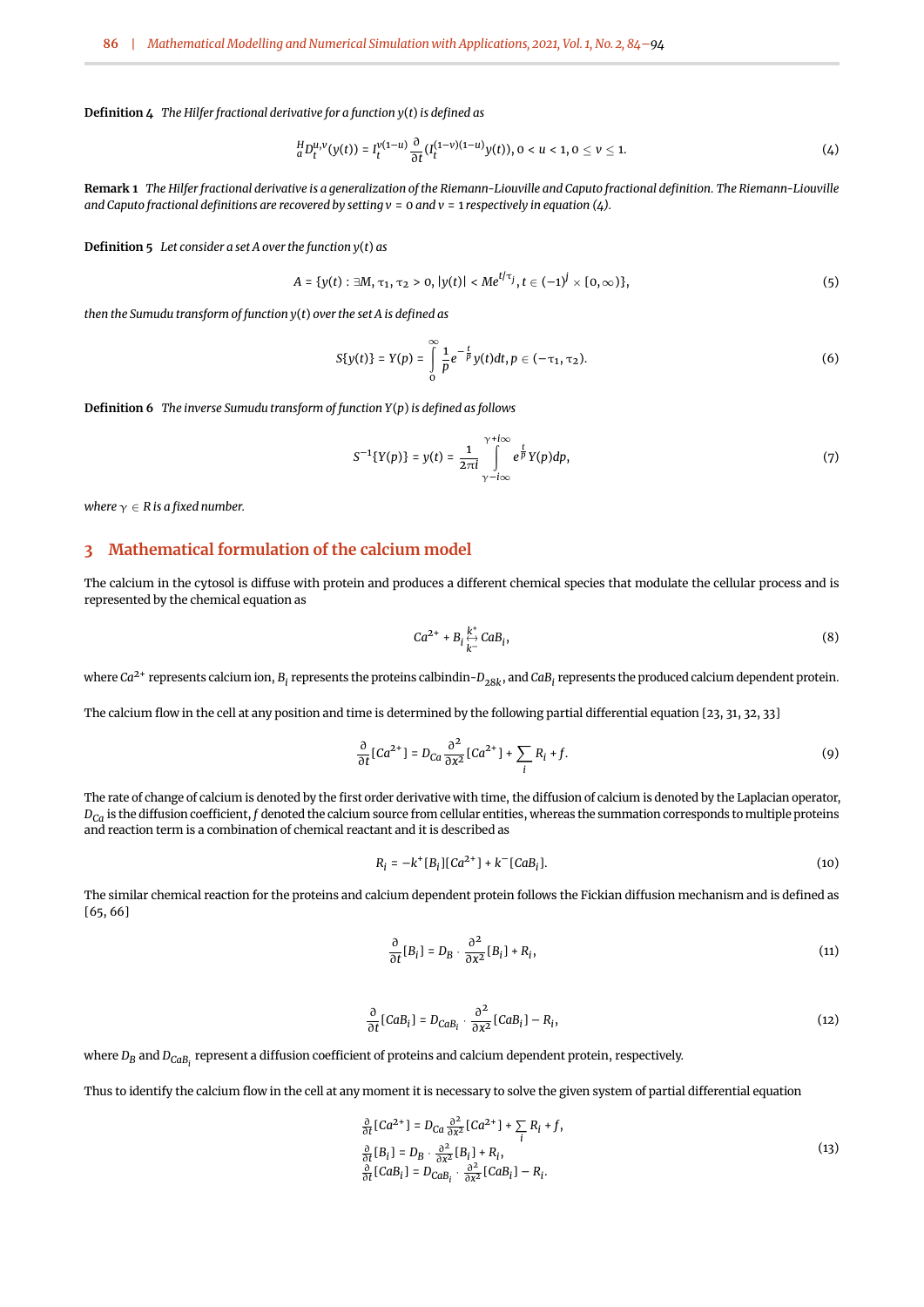#### **Modified calcium model in form of Hilfer fractional derivative**

The classical model is replaced by Hilfer fractional model to catch the memory of cells that increase the complexity of a model but simultaneously increase the accuracy of a model. The classical calcium model [\(13\)](#page-2-2) become as

<span id="page-3-2"></span>
$$
\begin{aligned}\n\frac{H}{0}D_t^{\alpha,\beta} [Ca^{2+}](x,t) &= D_{Ca} \frac{\partial^2}{\partial x^2} [Ca^{2+}](x,t) + \sum_i R_i + f(x,t), \\
\frac{H}{0}D_t^{\alpha,\beta} [B_i](x,t) &= D_B \cdot \frac{\partial^2}{\partial x^2} [B_i](x,t) + R_i(x,t), \\
\frac{H}{0}D_t^{\alpha,\beta} [CaB_i](x,t) &= D_{CaB_i} \cdot \frac{\partial^2}{\partial x^2} [CaB_i](x,t) - R_i(x,t),\n\end{aligned} \tag{14}
$$

where  $0 < \alpha < 1, 0 \le \beta \le 1$ .

The molecular weight of calcium is very small as compared to proteins and calcium dependent proteins. Hence by using this assumption we have  $D_B$  =  $D_{CaB_I}$  =  $D_i$  and we get the following equation

<span id="page-3-0"></span>
$$
{}_{0}^{H}D_{t}^{\alpha,\beta}[B_{i}]_{T}(x,t)=D_{i}\frac{\partial^{2}}{\partial x^{2}}[B_{i}]_{T}(x,t), \qquad (15)
$$

where  $[B_i]_T = [B_i] + [CaB_i]$ .

The background concentration of proteins and calcium dependent protein in the terms of a total concentration and dissociate constant are given as [\[66\]](#page-10-28)

$$
[B_i]_{\infty} = \frac{K[B_i]_T}{K + [Ca^{2+}]_{\infty}},\tag{16}
$$

<span id="page-3-1"></span>and

<span id="page-3-6"></span>
$$
[CaBi]_{\infty} = \frac{[Ca^{2+}]_{\infty}[B_i]_T}{K + [Ca^{2+}]_{\infty}},
$$
\n(17)

where  $K = k^-/k^+$ .

Thus by combining equations [\(15-](#page-3-0)[17\)](#page-3-1) the model [\(14\)](#page-3-2) is converted to a Hilfer fractional reaction diffusion equation which is given as

$$
{}_{0}^{H}D_{t}^{\alpha,\beta}[Ca^{2+}](x,t) = D_{Ca}\frac{\partial^{2}}{\partial x^{2}}[Ca^{2+}](x,t) - \sum_{i} k_{i}^{+}[B_{i}]_{\infty}([Ca^{2+}](x,t) - [Ca^{2+}]}_{\infty}) + f(x,t),
$$
\n(18)

where  $0 < \alpha < 1, 0 \leq \beta \leq 1$ .

The sodium calcium exchanger flux is considered in the model whose electrochemical gradient is involved in the signalling phenomena. There are two valence ions of calcium they provide the given equation [\[5,](#page-9-2) [6,](#page-9-3) [7\]](#page-9-4)

<span id="page-3-3"></span>
$$
\Delta \mu_{Ca} = ZFV_m + RT \ln \left( \frac{Ca_i}{Ca_0} \right). \tag{19}
$$

Similarly, there is one valence ion of sodium they generate the following equation as a result of electrochemical gradient as

$$
\Delta \mu_{Na} = ZFV_m + RT \ln \left( \frac{Na_i}{Na_o} \right). \tag{20}
$$

The exchange ratio of sodium and calcium ion is 3:1 that is three sodium ions enter into the cytosol and one calcium ion removed from the cytosol. The mathematical expression of the sodium calcium exchange ratio is given as

<span id="page-3-5"></span><span id="page-3-4"></span>
$$
3\Delta\mu_{Na} = 1\Delta\mu_{Ca}.\tag{21}
$$

By combining the electrochemical gradient and sodium calcium exchange ratio the equation [\(19-](#page-3-3)[21\)](#page-3-4) becomes as

$$
2FV_m + RT \ln \left(\frac{Ca_i}{Ca_0}\right) = 3FV_m + 3RT \ln \left(\frac{Na_i}{Na_0}\right). \tag{22}
$$

The rearrangement of equation [\(22\)](#page-3-5) gives us the following equation

$$
\frac{Ca_i}{Ca_0} = \left(\frac{Na_i}{Na_0}\right)^3 e^{\frac{FV_m}{RT}}.
$$
\n(23)

Thus the mathematical expression for the sodium calcium flux becomes

$$
f_{NCX} = Ca_0 \left(\frac{Na_i}{Na_0}\right)^3 e^{\frac{FV_m}{RT}},\tag{24}
$$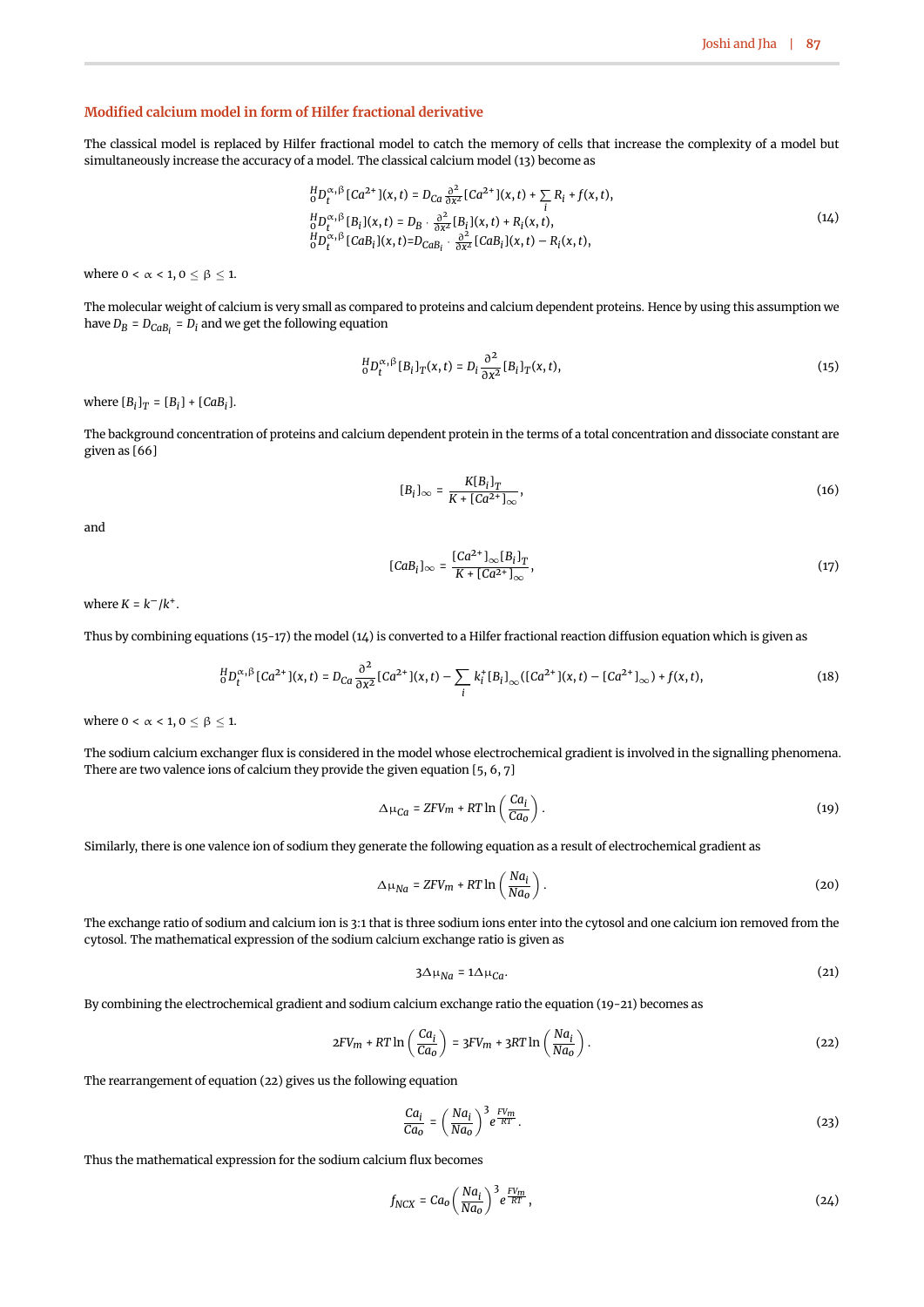where *Ca<sup>i</sup>* , *Cao*, *Na<sup>i</sup>* and *Nao* are the intracellular and extracellular flux from the respective ions. By incorporating the flux through sodium calcium exchanger into the model the equation [\(18\)](#page-3-6) becomes

$$
{}_{0}^{H}D_{t}^{\alpha,\beta}[Ca^{2+}](x,t) = D_{Ca}\frac{\partial^{2}}{\partial x^{2}}[Ca^{2+}](x,t) - \sum_{i}k_{i}^{+}[B_{i}]_{\infty}([Ca^{2+}](x,t) - [Ca^{2+}]}_{\infty}) - f_{NCX}.
$$
 (25)

The initial and boundary conditions of a problem are as

<span id="page-4-0"></span>
$$
\lim_{x \to 0} \left( -D_{Ca} \frac{\partial}{\partial x} [Ca^{2+}] \right) = \sigma_{Ca}, t > 0,
$$
\n(26)

$$
\lim_{x \to \infty} \left( [Ca^{2+}] \right) = [Ca^{2+}]_{\infty}, t \ge 0,
$$
\n(27)

<span id="page-4-1"></span>
$$
[Ca^{2+}]\Big|_{t=0} = 0, 0 \le x < \infty. \tag{28}
$$

For sake of simplicity the equation [\(25\)](#page-4-0) rewritten as

$$
{}_{0}^{H}D_{t}^{\alpha,\beta}C(x,t) = D_{Ca}\frac{\partial^{2}}{\partial x^{2}}C(x,t) - \xi \cdot C(x,t) + \psi,
$$
\n(29)

where  $0 < \alpha < 1, 0 \le \beta \le 1$ ,  $\xi = k^*[B_i]_\infty$ , and  $\psi = k^*[B_i]_\infty C_\infty - C a_0 \left(\frac{Na_i}{Na_0}\right)^3 e^{\frac{FV_m}{RT}}$ .

<span id="page-4-7"></span>The corresponding initial and boundary condition are

<span id="page-4-6"></span>
$$
\lim_{x \to 0} \left( \frac{\partial C}{\partial x} \right) = -\frac{\sigma_{Ca}}{D_{Ca}}, t > 0,
$$
\n(30)

$$
\lim_{x \to \infty} C(x, t) = C_{\infty}, t \ge 0,
$$
\n(31)

<span id="page-4-3"></span>
$$
C(x,0)=0, 0\leq x<\infty.
$$
\n(32)

<span id="page-4-2"></span>Applying Sumudu transform on both sides of equation [\(29\)](#page-4-1) with respect to time then we get

$$
s^{-\alpha}\bar{C}(x,s) - s^{-1+\beta(1-\alpha)}\sum_{k=0}^0 \frac{\partial^k}{\partial x^k} \left( I_0^{(1-\beta)(1-\alpha)}C(x,0) \right) = D_{Ca} \frac{\partial^2}{\partial x^2} \bar{C}(x,s) - \xi \cdot \bar{C}(x,s) + \psi,
$$
\n(33)

Using the initial condition [\(32\)](#page-4-2), equation [\(33\)](#page-4-3) can be written as

<span id="page-4-4"></span>
$$
s^{-\alpha}\bar{C}(x,s) = D_{Ca}\frac{\partial^2}{\partial x^2}\bar{C}(x,s) - \xi \cdot \bar{C}(x,s) + \psi,
$$
\n(34)

The equation [\(34\)](#page-4-4) can be rewritten as

<span id="page-4-5"></span>
$$
\frac{\partial^2}{\partial x^2}\tilde{C}(x,s) - \frac{1}{D_{Ca}}\left(s^{-\alpha}\tilde{C}(x,s) - \xi \cdot \tilde{C}(x,s) + \psi\right) = 0, \tag{35}
$$

Further simplification of equation [\(35\)](#page-4-5) lead us to the given equation

<span id="page-4-9"></span>
$$
\frac{\partial^2}{\partial x^2}\bar{C}(x,s) - \frac{s^{-\alpha} - \xi}{D_{Ca}}\bar{C}(x,s) - \frac{\psi}{D_{Ca}} = 0,
$$
\n(36)

Thus the Sumudu transform of the equation [\(29\)](#page-4-1) is obtained as

$$
\bar{C}(x,s) = C_1 \exp\left(\sqrt{\frac{s^{-\alpha} - \xi}{D_{Ca}}}\right) x + C_2 \exp\left(-\sqrt{\frac{s^{-\alpha} - \xi}{D_{Ca}}}\right) x - \frac{\psi}{s^{-\alpha} - \xi},\tag{37}
$$

By Applying the Sumudu transform on the boundary conditions [\(30-](#page-4-6)[31\)](#page-4-7), we get

<span id="page-4-8"></span>
$$
\frac{\partial}{\partial x}\bar{C}(0,s) = -\frac{\sigma_{Ca}}{D_{Ca}},\tag{38}
$$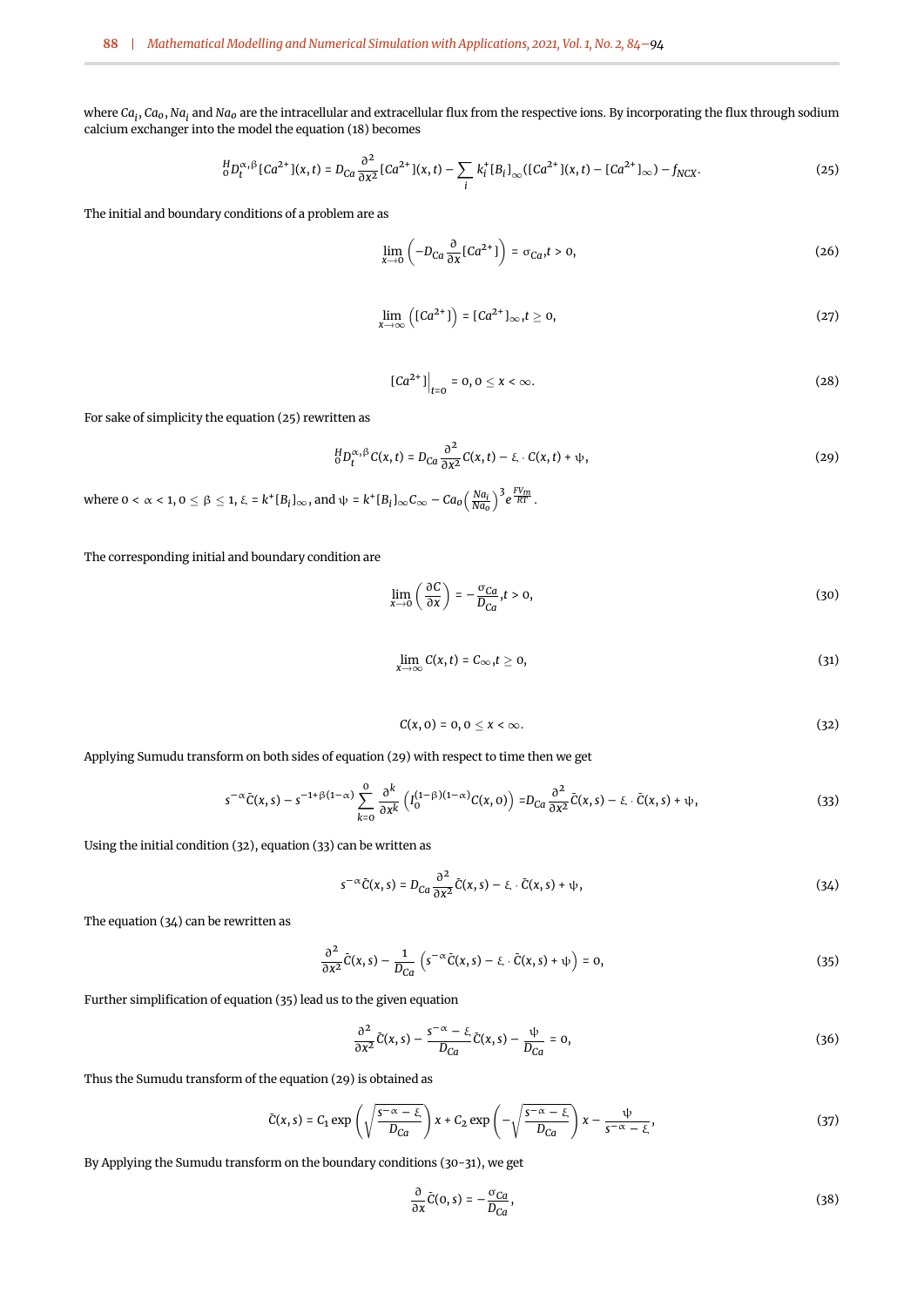<span id="page-5-1"></span>and

<span id="page-5-3"></span><span id="page-5-2"></span>
$$
\lim_{x \to \infty} \tilde{C}(x, s) = 0. \tag{39}
$$

By using equations [\(38-](#page-4-8)[39\)](#page-5-1), equation [\(37\)](#page-4-9) turns out to be

$$
\bar{C}(x,s) = \frac{\sigma_{Ca}}{\sqrt{D_{Ca}}} s^{\alpha/2} \exp\left(-\sqrt{\frac{s^{-\alpha} - \xi}{D_{Ca}}}\right) x - \frac{\psi}{s^{-\alpha} - \xi},\tag{40}
$$

To invert the Sumudu transform of equation  $(40)$  we use the following inequalities  $[64]$ 

$$
S^{-1}\left(p^{\alpha/2}e^{-\lambda p^{-\alpha/2}}\right) = t^{\alpha/2}W\left(-\frac{\alpha}{2}, \frac{\alpha}{2}+1, -\lambda t^{-\alpha/2}\right),\tag{41}
$$

<span id="page-5-4"></span>and

<span id="page-5-6"></span>
$$
S^{-1}\left(\frac{p^{\beta-1}}{1-\lambda p^{\alpha}}\right) = t^{\beta-1}E_{\alpha,\beta}(\lambda t^{\alpha}),\tag{42}
$$

By using equations  $(41-42)$  $(41-42)$  the inverse Sumudu transform of equation  $(40)$  gives the following results

$$
C(x,t) = \frac{\sigma_{Ca}}{\sqrt{D_{Ca}}} e^{\sqrt{\frac{\xi}{D_{Ca}}} t^{\alpha/2} W} \left( -\frac{\alpha}{2}, \frac{\alpha}{2} + 1, -\frac{x}{\sqrt{D_{Ca}}} t^{-\alpha/2} \right) - \psi t^{\alpha} E_{\alpha, \alpha+1}(\xi t^{\alpha}), \tag{43}
$$

where *W* ( $\alpha$ ,  $\beta$ ,  $\gamma$ ) and  $E_{\alpha}$ , $\beta$ (*z*) are the Wright function and Mittag-Leffler function for two parameters respectively [\[61,](#page-10-23) [62,](#page-10-24) [63\]](#page-10-25).

### <span id="page-5-0"></span>**4 Results and discussion**

<span id="page-5-5"></span>The numerical values for the physical parameters are given in Table [1](#page-5-5) and are used in the computation of the calcium profile.

| Parameters                                                     | Values of parameters        |
|----------------------------------------------------------------|-----------------------------|
| Diffusion coefficient $(D_{Ca})$                               | 200-300 $(\mu m^2/s)$       |
| Buffer associate rate $(k^+)$                                  | 75 $(\mu M^{-1} s^{-1})$    |
| Concentration of protein ( $[B_i]_{\infty}$ )                  | 100-360 $(\mu M)$           |
| Intracellular sodium $([Na^+])$                                | $12 \ (mM)$                 |
| Extracellular sodium ( $[Na^+]$ )                              | $145$ (mM)                  |
| Intracellular calcium ( $\lceil Ca^{2+} \rceil$ )              | 0.1 (µM)                    |
| Extracellular calcium ( $\lceil Ca^{2+} \rceil$ ) <sub>0</sub> | $1.8$ (mM)                  |
| Source amplitude of calcium ( $\sigma_{Ca}$ )                  | $1.4 \ (\mu M^{-1} s^{-1})$ |
| Faraday's constant $(F)$                                       | 96485 (C/mol)               |
| Gas constant $(R)$                                             | $8.314$ (1)                 |
| Temperature $(T)$                                              | 310 $(^{o}K)$               |
| Membrane potential $(V_m)$                                     | $-0.06(V)$                  |
|                                                                |                             |

**Table 1.** Values of physical parameters [\[5,](#page-9-2) [6,](#page-9-3) [7,](#page-9-4) [66\]](#page-10-28)

The solution [\(43\)](#page-5-6) of the modified calcium model [\(14\)](#page-3-2) in form of Hilfer fractional derivative is used to obtain a graphical calcium profile for low and high proteins level and sodium calcium exchanger. The calcium profile simulated for the values  $D_{Ca}$  = 250 $\mu$ m<sup>2</sup>/s, low protein level  $[B_i]_\infty = 120 \mu$  $[B_i]_\infty = 120 \mu$  $[B_i]_\infty = 120 \mu$ M, high protein level  $[B_i]_\infty = 340 \mu$  $[B_i]_\infty = 340 \mu$  $[B_i]_\infty = 340 \mu$ M and for various values of  $\alpha$  in Figures 1 to [6.](#page-8-3) Figures [1-](#page-6-0)3 show variations of calcium versus time for different biophysical parameters whereas Figures [4](#page-7-1)[-6](#page-8-3) show variations of calcium versus position for different biophysical parameters.

In Figure [1](#page-6-0) we show calcium profile versus time near the source *x* = 0 for the low level of proteins level and presence of sodium calcium exchanger. The calcium profile is high for the lower values of fractional order up to 0.35 seconds then the calcium profile is high for the higher values of  $\alpha$  and after 0.7 seconds the calcium profile achieves the steady level.

Figure [2](#page-6-1) shows calcium profile versus time near the source *x* = 0 for a high level of proteins and presence of sodium calcium exchanger. The profile suddenly attains the peak near 0.1 second due to high level of proteins then decrease gradually to attain a steady level. The peak level of calcium profile in figure [2](#page-6-1) is less compared to figure [1.](#page-6-0) This happened due to high proteins reacting with calcium in cytosol and producing calcium dependent protein that reduce the peak values of calcium profile and protect the neuron cells from the high level of calcium. A high level of calcium for large periods is toxic for cells and generates the symptoms of Parkinson's disease.

Figure [3](#page-7-0) represents the calcium profile versus time for the low level of proteins level and absence of sodium calcium exchanger. The profile gradually rise and achieved a peak value due to low protein level. The profile attains more peak values as compared to Figure [1](#page-6-0) due to the absence of sodium calcium exchanger as it removed the calcium from the cells against sodium. Thus the presence of sodium calcium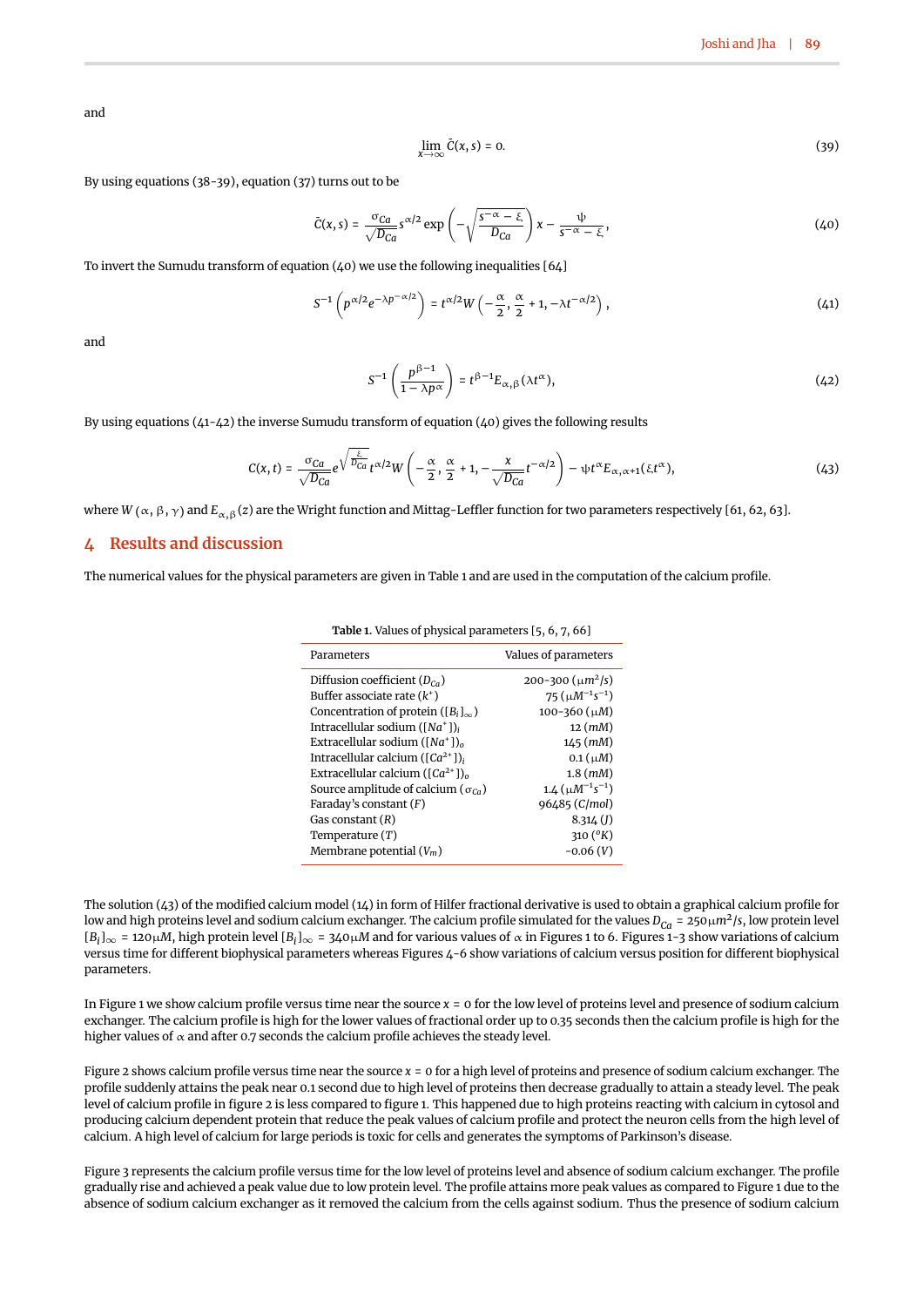<span id="page-6-0"></span>

<span id="page-6-1"></span>**Figure 1.** Calcium profile versus time for low amount of proteins at different values of α



**Figure 2.** Calcium profile versus time for high amount of proteins at different values of α

exchanger plays a significant role in the presence of low proteins as high protein level reduces the significance of sodium calcium exchanger.

In Figure [4](#page-7-1) we show calcium profile versus position for a *t* = 0.5 second at low proteins level and presence of sodium calcium exchanger. The calcium profile is high at the mouth of channels and slowly decrease as the position is increased. The profile is high for large values of  $\alpha$  in the cells as the fractional order decreases the calcium profile also decreases and attains a steady level.

Figure [5](#page-7-2) shows calcium profile versus position at *t* = 0.5 second for high proteins level and presence of sodium calcium exchanger. The profile is high at the mouth of the channel due to the high level of proteins then decreasing gradually to attain a steady level. The peak level of calcium profile in figure [5](#page-7-2) is less compared to figure [4.](#page-7-1) The physiological results for this are the same as given in figure [2](#page-6-1) that is high level proteins react with calcium and produce calcium protein that reduces the calcium profile and protect the cells from toxic level and symptoms of Parkinson's disease.

Figure [6](#page-8-3) shows calcium profile versus position for low proteins level and absence of sodium calcium exchanger. The profile is at a peak level at the beginning due to the absence of sodium calcium exchanger as it did not remove the free calcium from the cells. The absence of sodium calcium exchanger and low proteins level results in an elevation in the calcium profile. It is observed that the sodium calcium exchanger is a good source of calcium flux to control the free calcium level in the cells and ultimately protect cells against Parkinson's disease.

The obtained results [\(43\)](#page-5-6) show that the modified calcium model [\(14\)](#page-3-2) is a function of time, position and Hilfer fractional derivative. Also, the graphical results show that the modified Hilfer calcium model provides a rich physical interpretation of a calcium model as compared to the classical calcium model.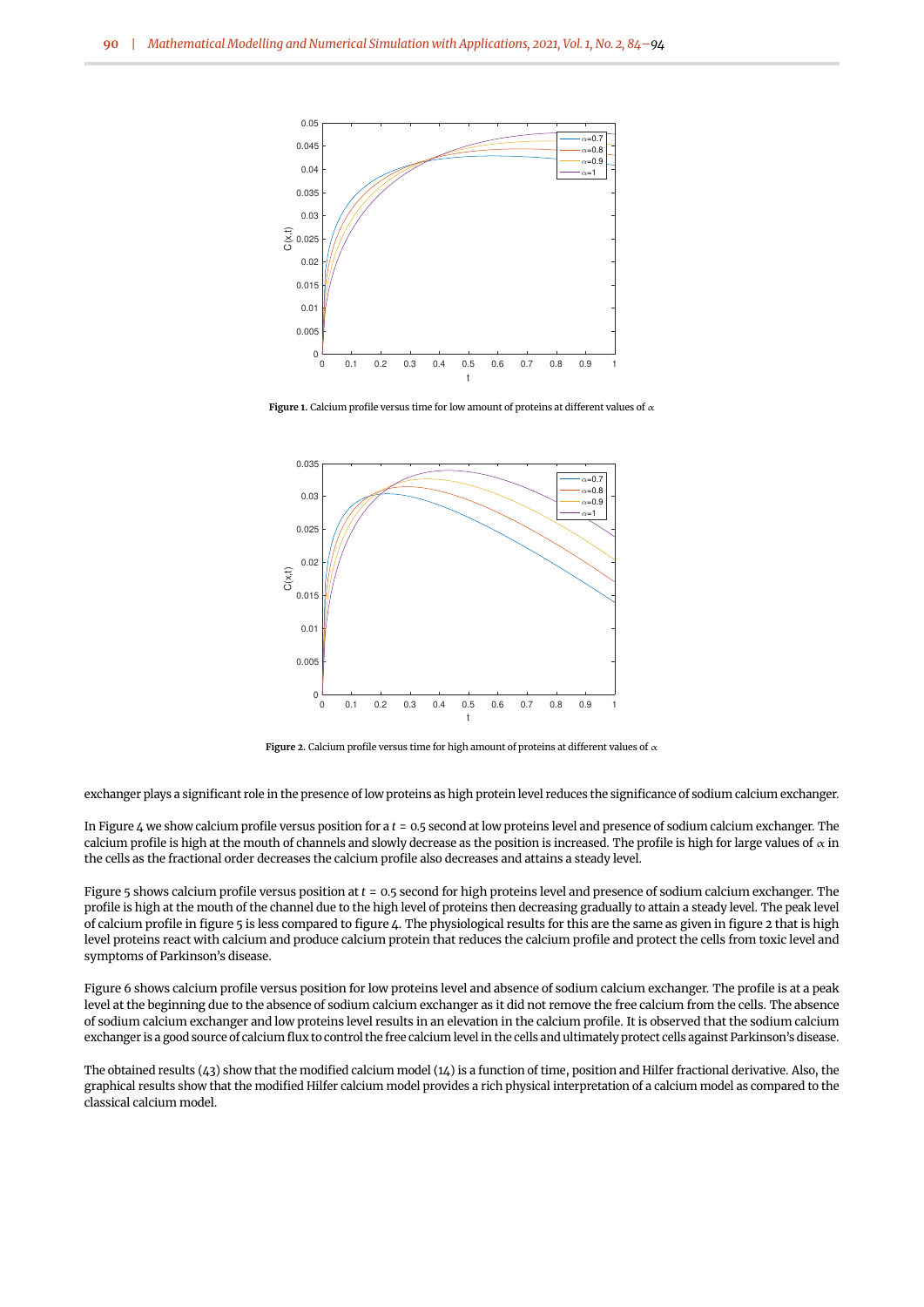<span id="page-7-0"></span>

<span id="page-7-1"></span>**Figure 3.** Calcium profile versus time for low amount of proteins and in absence of sodium calcium exchanger at different values of α



**Figure 4.** Calcium profile versus position for low amount of proteins at different values of  $\alpha$ 

<span id="page-7-2"></span>

**Figure 5.** Calcium profile versus position for high amount of proteins at different values of α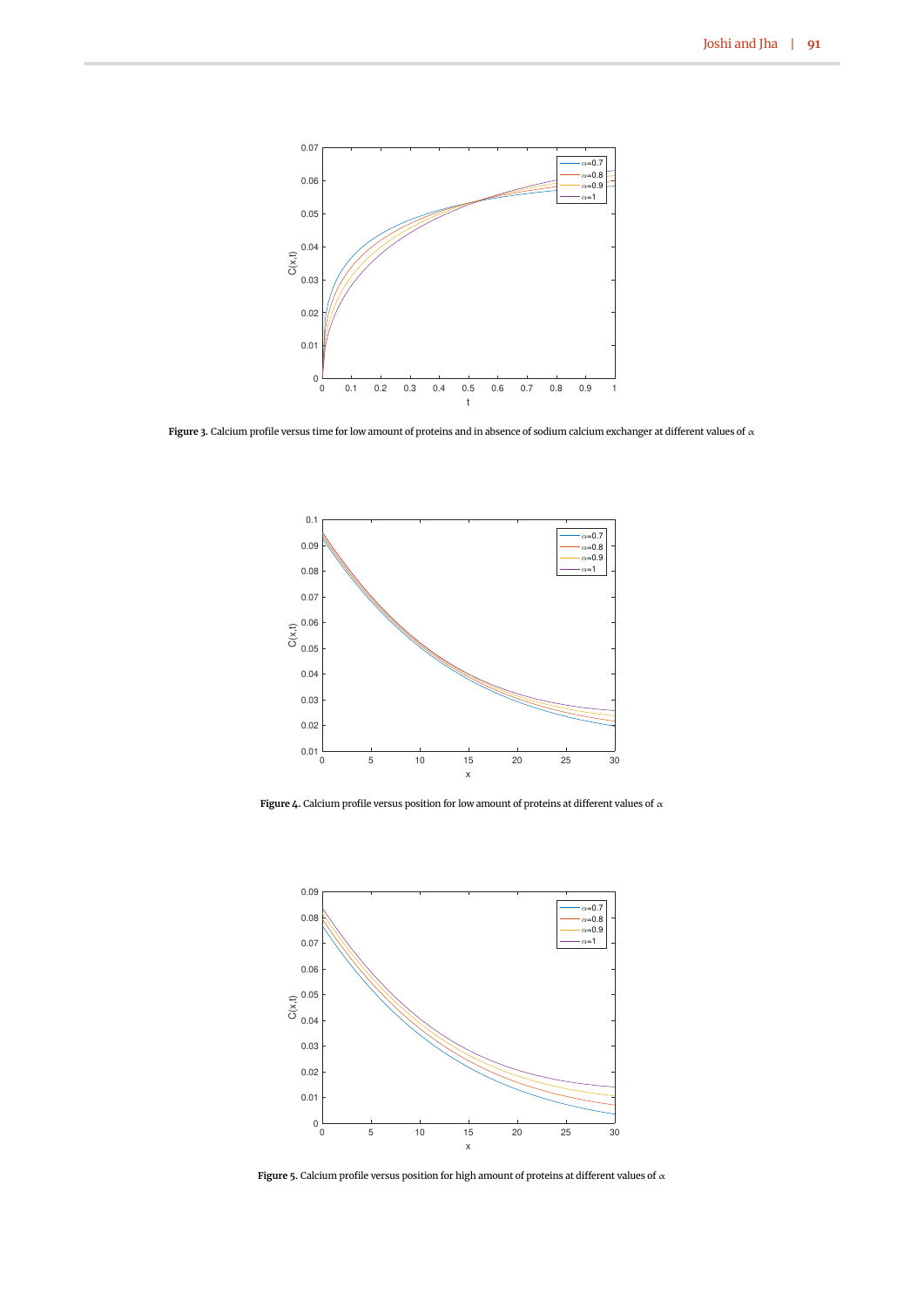<span id="page-8-3"></span>

**Figure 6.** Calcium profile versus position for low amount of proteins and in absence of sodium calcium exchanger at different values of α

## <span id="page-8-2"></span>**5 Conclusion**

Hilfer fractional calcium model is a novel modification of the classical calcium model for neuron cells. We developed a Hilfer fractional calcium model to examine the role of calcium dependent protein, sodium calcium exchanger on calcium diffusion and related to Parkinson's disease. We obtained a closed form solution of the calcium model in the terms of Wright function and Mittag-Leffler function by using the Sumudu transform technique and Hilfer fractional derivative. High level proteins react with the calcium in cytosol and produce calcium dependent proteins that reduce the peak values of calcium profile and protect the neuron cells from the high level of calcium. A high level of calcium for large periods is toxic for cells and generates the symptoms of Parkinson's disease. The significant effect of sodium calcium exchanger has been observed for the low level of calcium dependent protein. The calcium dependent protein and sodium calcium exchanger play a crucial role to control the calcium level in the cytosol. Thus the amalgamation of the calcium dependent protein and sodium calcium exchanger control the calcium level and provide protection to neuron cell from the toxicity produced by the Parkinsonic cells. Thus Hilfer calcium model provides a rich physical interpretation of a calcium model as compared to the classical calcium model. The present model can be extended by considering the flux through various calcium channels, pumps, and receptors. A novel fractional model will be developed by considering the flux through all these parameters and expresses the obtained results with Parkinson's disease.

## **Declarations**

#### **Consent for publication**

Not applicable.

#### **Conflicts of interest**

The authors declare that they have no conflict of interests.

#### **Funding**

Not applicable.

#### **Author's contributions**

H.J.: Conceptualization, Methodology, Investigation, Visualization, Writing, Software, Original draft preparation, Validation, Writing-Reviewing and Editing. B.K.J.: Conceptualization, Supervision, Validation, Writing-Reviewing and Editing. All authors discussed the results and contributed to the final manuscript.

#### **Acknowledgements**

The authors would like to thank the editor and reviewers for their fruitful comments and suggestions that improve the quality of the manuscript.

## **References**

- <span id="page-8-0"></span>[1] Squire L.R., Berg D., Bloom F. E., Du Lac S., Ghosh A., and Spitzer N. C., *Fundamental Neuroscience*, (Vol. 4). Elsevier Inc., (2012).
- <span id="page-8-1"></span>[2] Verkhratsky A. & Butt A. *Glial neurobiology: a textbook*, John Wiley and Sons, (2007).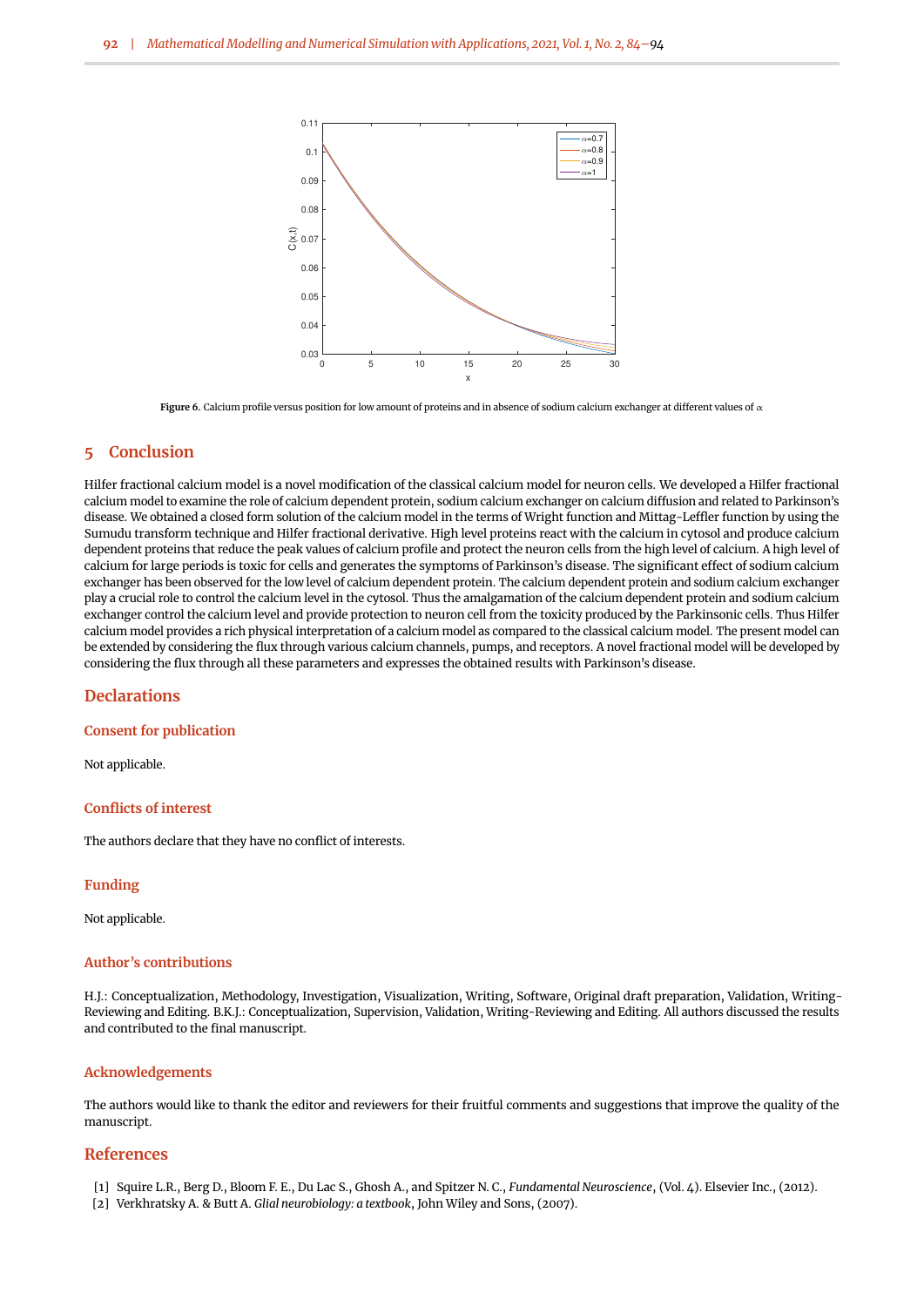- <span id="page-9-0"></span>[3] Petersen, O.H., Michalak, M. & Verkhratsky A. Calcium signalling: past, present and future. *Cell Calcium*, 38(3-4), 161–169, (2005). **[\[CrossRef\]](https://doi.org/10.1016/j.ceca.2005.06.023)**
- <span id="page-9-1"></span>[4] Clapham, D.E. Calcium Signaling. *Cell*, 131(6), 1047-1058, (2007). [\[CrossRef\]](https://doi.org/10.1016/j.cell.2007.11.028)
- <span id="page-9-2"></span>[5] Panday, S. & Pardasani, K.R. Finite element model to study effect of advection diffusion and Na +/Ca2+ exchanger on Ca2+ distribution in oocytes. *Journal of Medical Imaging and Health Informatics*, 3(3), 374–379, (2013). [\[CrossRef\]](https://doi.org/10.1166/jmihi.2013.1184)
- <span id="page-9-3"></span>[6] Tewari, S.G. & Pardasani, K.R. Modeling effect of sodium pump on calcium oscillations in neuron cells. *Journal of Multiscale Modelling*, 4(3), 1250010, (2012). [\[CrossRef\]](https://doi.org/10.1142/S1756973712500102)
- <span id="page-9-4"></span>[7] Jha, A., Adlakha, N. & Jha, B.K. Finite element model to study effect of Na+ - Ca2+ exchangers and source geometry on calcium dynamics in a neuron cell. *Journal of Mechanics in Medicine and Biology*, 16(2), 1–22, (2015). [\[CrossRef\]](https://doi.org/10.1142/S0219519416500184)
- <span id="page-9-5"></span>[8] Mattson, M.P. Calcium and neurodegeneration. *Aging Cell*, 6(3), 337–350, (2007). [\[CrossRef\]](https://doi.org/10.1111/j.1474-9726.2007.00275.x)
- <span id="page-9-6"></span>[9] Bezprozvanny, I. Calcium signaling and neurodegenerative diseases. *Trends in molecular medicine*, 15(3), 89–100, (2009). [\[CrossRef\]](https://doi.org/10.1016/j.molmed.2009.01.001)
- <span id="page-9-7"></span>[10] Surmeier, D.J. Calcium, ageing, and neuronal vulnerability in Parkinson's disease. *The Lancet Neurology*, 6(10), 933–938, (2007). [\[CrossRef\]](https://doi.org/10.1016/S1474-4422(07)70246-6)
- <span id="page-9-8"></span>[11] Zaichick, S.V., McGrath, K.M. & Caraveo, G. The role of Ca2+ signaling in Parkinson's disease. *Disease Models & Mechanisms*, 10(5), 519–535, (2017). [\[CrossRef\]](https://doi.org/10.1242/dmm.028738)
- <span id="page-9-9"></span>[12] Calì, T., Ottolini, D. & Brini, M. Calcium signaling in Parkinson's disease. *Cell and tissue research*, 357(2), 439–454, (2014). [\[CrossRef\]](https://doi.org/10.1007/s00441-014-1866-0)
- <span id="page-9-10"></span>[13] Blaustein, M.P. & Lederer, W.J. Sodium/calcium exchange: Its physiological implications. *Physiological Reviews*, 79(3), 763–854, (1999). [\[CrossRef\]](https://doi.org/10.1152/physrev.1999.79.3.763)
- <span id="page-9-11"></span>[14] Sato, D., Despa, S. & Bers, D.M. Can the sodium-calcium exchanger initiate or suppress calcium sparks in cardiac myocytes? *Biophysical journal*, 102(8), L31–L33, (2012). [\[CrossRef\]](https://doi.org/10.1016/j.bpj.2012.03.051)
- <span id="page-9-12"></span>[15] Philipson, K.D. & Nicoll, D.A. Sodium-calcium exchange: a molecular perspective. *Annual review of physiology*, 62(1), 111–133, (2000). [\[CrossRef\]](https://doi.org/10.1146/annurev.physiol.62.1.111)
- <span id="page-9-13"></span>[16] Noble, D., Noble, S.J., Bett, G.C.L., Earm, Y.E., Ho, W.K. & So, I.K. The Role of Sodium - Calcium Exchange during the Cardiac Action Potential a. *Annals of the New York Academy of Sciences*, 639(1), 334–353, (1991). [\[CrossRef\]](https://doi.org/10.1111/j.1749-6632.1991.tb17323.x)
- <span id="page-9-14"></span>[17] Jha, B.K., Adlakha, N. & Mehta, M.N. Two-Dimensional Finite Element Model To Study Calcium Distribution in Astrocytes in Presence of VGCC and Excess Buffer. *International Journal of Modeling, Simulation, and Scientific Computing*, 4(2), 1250030, (2013).
- <span id="page-9-15"></span>[18] Jha, B.K. & Jha, A. Two dimensional finite element estimation of calcium ions in presence of NCX and Buffers in Astrocytes. *Boletim da Sociedade Paranaense de Matemática*, 36(1), 151–160, (2018). [\[CrossRef\]](https://doi.org/10.5269/bspm.v36i1.29137)
- <span id="page-9-16"></span>[19] Jha, B.K., Jha, A. & Adlakha, N. Three-Dimensional Finite Element Model to Study Calcium Distribution in Astrocytes in Presence of VGCC and Excess Buffer. *Differential Equations and Dynamical Systems*, 28(3), 603–616,(2020).
- <span id="page-9-17"></span>[20] Jha, B.K., Adlakha, N. & Mehta, M.N. Two-dimensional finite element model to study calcium distribution in astrocytes in presence of excess buffer. *International Journal of Biomathematics*, 7(03), 1450031, (2014).
- <span id="page-9-18"></span>[21] Gill, V., Singh, Y., Kumar, D. & Singh, J. Analytical study for fractional Order mathematical model of concentration of Ca2+ in astrocytes cell with a composite fractional derivative. *Journal of Multiscale Modelling*, 11(3), 2050005, (2020). [\[CrossRef\]](https://doi.org/10.1142/S1756973720500055)
- <span id="page-9-19"></span>[22] Devi, A. & Jakhar, M. Analysis of Concentration of Ca2 + Arising in Astrocytes Cell. *International Journal of Applied and Computational Mathematics*, 7(1), 1–9, (2021). [\[CrossRef\]](https://doi.org/10.1007/s40819-020-00944-w)
- <span id="page-9-20"></span>[23] Jha, A. & Adlakha, N. Two-dimensional finite element model to study unsteady state Ca2+ diffusion in neuron involving ER LEAK and SERCA. *International Journal of Biomathematics*, 8(01), 1550002, (2015). [\[CrossRef\]](https://doi.org/10.1142/S1793524515500023)
- <span id="page-9-21"></span>[24] Joshi, H. & Jha, B.K. Fractionally delineate the neuroprotective function of calbindin-28k in Parkinson's disease. *International Journal of Biomathematics*, 11(08), 1850103, (2018). [\[CrossRef\]](https://doi.org/10.1142/S1793524518501036)
- <span id="page-9-22"></span>[25] Joshi H. and Jha B. K. Generalized Diffusion Characteristics of Calcium Model with Concentration and Memory of Cells: A Spatiotemporal Approach. *Iranian Journal of Science and Technology, Transactions A: Science,* 1–14, (2021). [\[CrossRef\]](https://doi.org/10.1007/s40995-021-01247-5)
- <span id="page-9-23"></span>[26] Joshi, H. & Jha, B.K. On a reaction–diffusion model for calcium dynamics in neurons with Mittag–Leffler memory. *The European Physical Journal Plus*, 136(6), 1–15, (2021). [\[CrossRef\]](https://doi.org/10.1140/epjp/s13360-021-01610-w)
- <span id="page-9-24"></span>[27] Joshi, H. & Jha, B.K. Modeling the spatiotemporal intracellular calcium dynamics in nerve cell with strong memory effects. *International Journal of Nonlinear Sciences and Numerical Simulation*, (2021). [\[CrossRef\]](https://doi.org/10.1515/ijnsns-2020-0254)
- <span id="page-9-25"></span>[28] Joshi, H. & Jha, B.K. Fractional-order mathematical model for calcium distribution in nerve cells. *Computational and Applied Mathematics*, 39(2), 1–22, (2020). [\[CrossRef\]](https://doi.org/10.1007/s40314-020-1082-3)
- <span id="page-9-26"></span>[29] Jha, B.K., Joshi, H. & Dave, D.D. Portraying the Effect of Calcium-Binding Proteins on Cytosolic Calcium Concentration Distribution Fractionally in Nerve Cells. *Interdisciplinary Sciences: Computational Life Sciences*, 10(4), 674–685, (2018). [\[CrossRef\]](https://doi.org/10.1007/s12539-016-0202-7)
- <span id="page-9-27"></span>[30] Dave, D.D. & Jha, B.K. Mathematical Modeling of Calcium Oscillatory Patterns in a Neuron. *Interdisciplinary Sciences: Computational Life Sciences*, 13(1), 12–24, (2021). [\[CrossRef\]](https://doi.org/10.1007/s12539-020-00401-8)
- <span id="page-9-28"></span>[31] Naik, P.A. & Pardasani, K.R. Finite element model to study calcium distribution in oocytes involving voltage gated Ca2 + channel, ryanodine receptor and buffers. *Alexandria Journal of Medicine*, 52(1), 43–49, (2016). [\[CrossRef\]](https://doi.org/10.1016/j.ajme.2015.02.002)
- <span id="page-9-29"></span>[32] Naik, P.A. & Pardasani, K.R. Three-dimensional finite element Model to Study Effect of RyR Calcium Channel, ER Leak and SERCA Pump on calcium distribution in oocyte cell. *International Journal of Computational Methods*, 16(01), 1850091, (2019). [\[CrossRef\]](https://doi.org/10.1142/S0219876218500913)
- <span id="page-9-30"></span>[33] Pathak, K. & Adlakha, N. Finite element model to study two dimensional unsteady state calcium distribution in cardiac myocytes. *Alexandria Journal of Medicine*, 52(3), 261–268, (2016). [\[CrossRef\]](https://doi.org/10.1016/j.ajme.2015.09.007)
- <span id="page-9-31"></span>[34] Chen, W., Aistrup, G., Wasserstrom J.A. & Shiferaw, Y. A mathematical model of spontaneous calcium release in cardiac myocytes. *American Journal of Physiology-Heart and Circulatory Physiology*, 300(5), H1794-H1805, (2011). [\[CrossRef\]](https://doi.org/10.1152/ajpheart.01121.2010)
- <span id="page-9-32"></span>[35] Singh, N. & Adlakha, N. A mathematical model for interdependent calcium and inositol 1,4,5-trisphosphate in cardiac myocyte. *Network Modeling Analysis in Health Informatics and Bioinformatics*, 8(1), 1–15, (2019). [\[CrossRef\]](https://doi.org/10.1007/s13721-019-0198-0)
- <span id="page-9-33"></span>[36] Jagtap, Y. & Adlakha, N. Numerical study of one-dimensional buffered advection–diffusion of calcium and IP 3 in a hepatocyte cell. *Network Modeling Analysis in Health Informatics and Bioinformatics*, 8(1), 1–9, (2019). [\[CrossRef\]](https://doi.org/10.1007/s13721-019-0205-5)
- <span id="page-9-34"></span>[37] Naik, P.A. & Zu, J. Modeling and simulation of spatial-temporal calcium distribution in T lymphocyte cell by using a reaction-diffusion equation. *Journal of bioinformatics and computational biology*, 18(2), 2050013, (2020). [\[CrossRef\]](https://doi.org/10.1142/S0219720020500134)
- <span id="page-9-35"></span>[38] Naik, P.A. Modeling the mechanics of calcium regulation in T lymphocyte: A finite element method approach. *International Journal of Biomathematics*, 13(05), 2050038, (2020). [\[CrossRef\]](https://doi.org/10.1142/S1793524520500382)